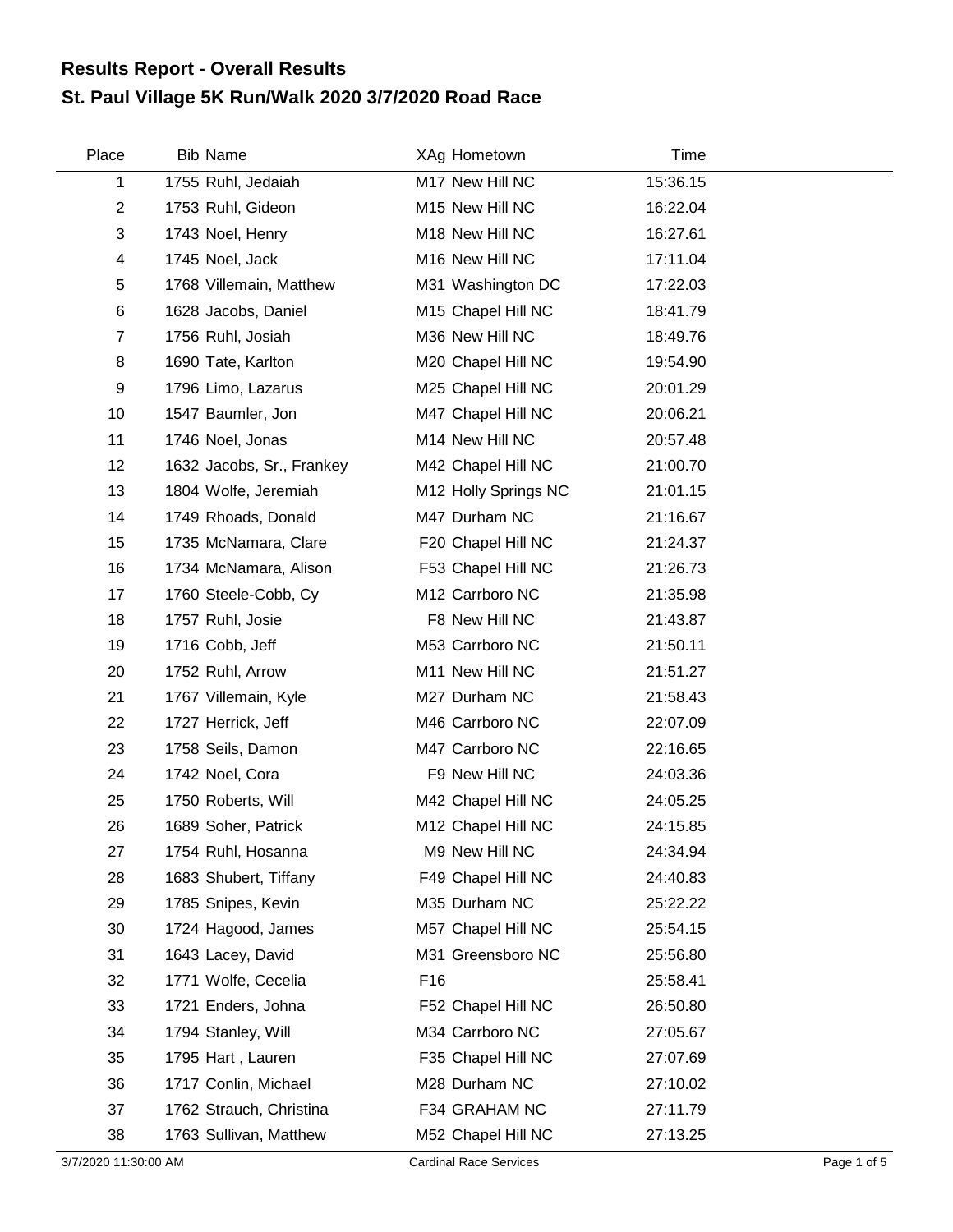| Place | <b>Bib Name</b>           | XAg Hometown        | Time     |  |
|-------|---------------------------|---------------------|----------|--|
| 39    | 1587 Doherty, Laura       | F52 Chapel Hill NC  | 27:38.28 |  |
| 40    | 1802 Tucker, Aliayh       | F11 Carrboro NC     | 27:54.84 |  |
| 41    | 1714 Blue, Christopher    | M52 Chapel Hill NC  | 28:03.07 |  |
| 42    | 1581 DeBose, Chaz         | M14 Chapel Hill NC  | 28:23.64 |  |
| 43    | 1608 Guerreo, Anthony     | M16 Chapel Hill NC  | 28:26.27 |  |
| 44    | 1609 Guerreo, Carolina    | F16 Chapel Hill NC  | 28:29.66 |  |
| 45    | 1647 Lopez-Cortes, Diego  | M10 Chapel Hill NC  | 28:43.83 |  |
| 46    | 1610 Guerreo, Jose        | M48 Chapel Hill NC  | 28:56.55 |  |
| 47    | 1598 Freeman, Kenda       | F32 Durham NC       | 29:03.28 |  |
| 48    | 1801 Norwood, Denear      | F54 Carrboro NC     | 29:06.49 |  |
| 49    | 1572 Chavez, Karen        | F14 Carrboro NC     | 29:26.95 |  |
| 50    | 1783 Herbert, Joe         | M66 Carrboro NC     | 29:35.33 |  |
| 51    | 1810 Johnson, Koolan      | F26 Lumberton NC    | 29:44.15 |  |
| 52    | 1546 Baumler, Annika      | F12 Chapel Hill NC  | 29:45.59 |  |
| 53    | 1769 Weaver, Chris        | M51 Carrboro NC     | 30:48.83 |  |
| 54    | 1770 Weaver, Henry        | M9 Carrboro NC      | 30:49.06 |  |
| 55    | 1653 Martinez, Maria      | F40 Carrboro NC     | 30:50.55 |  |
| 56    | 1644 Lacey, Mark          | M59 Greensboro NC   | 31:43.02 |  |
| 57    | 1541 Arreola, Luis        | M10 Chapel Hill NC  | 31:55.11 |  |
| 58    | 1631 Jacobs, Jr., Frankey | M19 Chapel Hill NC  | 31:56.90 |  |
| 59    | 1533 Aborea, Jose         | M40 Chapel Hill NC  | 31:58.98 |  |
| 60    | 1736 McNamara, James      | M77 Chapel Hill NC  | 32:03.94 |  |
| 61    | 1573 Chavez, Lesile       | F13 Carrboro NC     | 32:09.53 |  |
| 62    | 1629 Jacobs, Kaydinmr     | F9 Chapel Hill NC   | 32:25.29 |  |
| 63    | 1552 Bennett, Channing    | M31 Durham NC       | 32:36.88 |  |
| 64    | 1624 Hughes, Dana         | F45 Snow Camp NC    | 33:33.29 |  |
| 65    | 1747 Partner, Kelly       | F31 Durham NC       | 33:39.97 |  |
| 66    | 1586 Dimate, Ana          | F20 Chapel Hill NC  | 33:54.29 |  |
| 67    | 1786 McGuire, Trish       | M57 Carrboro NC     | 34:01.30 |  |
| 68    | 1805 Robeson, Jayshown    | M16 Chapel Hill NC  | 34:17.84 |  |
| 69    | 1748 Pochinski, John      | M73 Hillsborough NC | 34:21.73 |  |
| 70    | 1680 Rojos, Isac          | M18 Chapel Hill NC  | 34:49.32 |  |
| 71    | 1612 Guerreo, Vicente     | M41 Chapel Hill NC  | 34:57.08 |  |
| 72    | 1602 Garcia, Perla        | F23 Chapel Hill NC  | 34:59.75 |  |
| 73    | 1618 Hernandez, Mariela   | F40 Chapel Hill NC  | 35:00.03 |  |
| 74    | 1617 Hernandez, Gisel     | F15 Carrboro NC     | 36:37.84 |  |
| 75    | 1534 Akeza, Ariella       | F28 Durham NC       | 36:52.29 |  |
| 76    | 1646 Lopez, Ricardo       | M41 Chapel Hill NC  | 37:12.47 |  |
| 77    | 1807 Robeson, Joshua      | M13 Chapel Hill NC  | 37:17.38 |  |
| 78    | 1621 Holloway, LaQuinta   | F28 Durham NC       | 37:23.33 |  |
| 79    | 1733 Lavelle, Lydia       | F58 Chapel Hill NC  | 37:52.57 |  |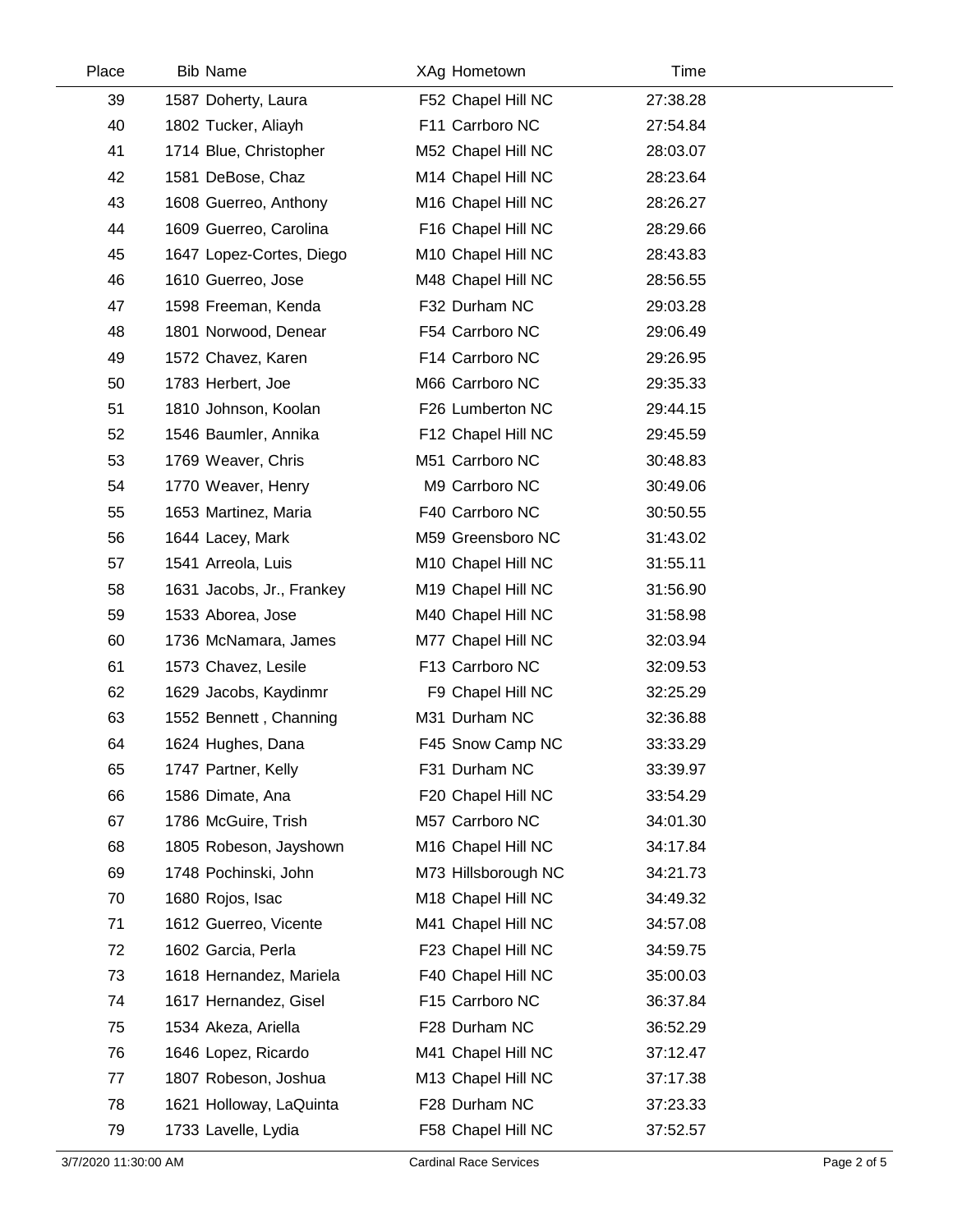| Place | <b>Bib Name</b>              | XAg Hometown        | Time     |  |
|-------|------------------------------|---------------------|----------|--|
| 80    | 1662 Palacios, Natalie       | F19 Lumberton NC    | 38:16.25 |  |
| 81    | 1585 Diaz, Sonia             | F36 Randleman NC    | 38:21.96 |  |
| 82    | 1798 Hull, Kadis             | F63 Carrboro NC     | 38:46.87 |  |
| 83    | 1536 Arnette, Ajua           | F9 Durham NC        | 38:50.97 |  |
| 84    | 1658 McLendon, Anissa        | f52 Carrboro NC     | 38:51.80 |  |
| 85    | 1675 Rich, Pamela            | f53 Hillsborough NC | 39:07.15 |  |
| 86    | 1579 davis, latanya          | F52 Chapel Hill NC  | 40:57.14 |  |
| 87    | 1777 Lyons-O'Kelly, Amir     | U <sub>0</sub>      | 41:46.54 |  |
| 88    | 1574 Cortes-Rangel, Edith    | F44 Chapel Hill NC  | 41:49.41 |  |
| 89    | 1540 Arreola, Jose           | M9 Chapel Hill NC   | 41:54.08 |  |
| 90    | 1580 Dawkins, Angelita       | F32 Morrisville NC  | 41:54.32 |  |
| 91    | 1679 RoJos, Alair            | M15 Chapel Hill NC  | 41:57.85 |  |
| 92    | 1539 Arreola, Jisleni        | F16 Chapel Hill NC  | 41:58.23 |  |
| 93    | 1720 Earnhardt, Rachel       | F25 Carrboro NC     | 42:56.87 |  |
| 94    | 1732 Jennings, Dana          | F60 Raleigh NC      | 43:01.20 |  |
| 95    | 1649 Mahoney, Vicky          | F30 Carrboro NC     | 43:03.97 |  |
| 96    | 1672 Phillips, Mary          | F75 Chapel Hill NC  | 43:27.82 |  |
| 97    | 1808 Blackwood, Charles      | M58 Chapel Hill NC  | 44:09.14 |  |
| 98    | 1659 Merritt, Regina         | F62 Chapel Hill NC  | 44:33.58 |  |
| 99    | 1699 Vazques, Veronica       | F44 Chapel Hill NC  | 44:37.93 |  |
| 100   | 1695 Townsend, Brandon       | M11 Raleigh NC      | 45:04.96 |  |
| 101   | 1697 Townsend, Koren         | F43 Raleigh NC      | 45:27.72 |  |
| 102   | 1705 Williams, Kofi          | M10 Chapel Hill NC  | 46:16.02 |  |
| 103   | 1538 Arreola, Citlali        | F18 Chapel Hill NC  | 47:03.84 |  |
| 104   | 1577 Davis, Briana           | F22 Chapel Hill NC  | 47:05.35 |  |
| 105   | 1787 Herbert, Wren           | f15 Carrboro NC     | 47:09.79 |  |
| 106   | 1642 Kirkpatrick, Natalie    | F56 Charlotte NC    | 47:09.94 |  |
| 107   | 1648 Lopez-Cortes, Guadalupe | F15 Chapel Hill NC  | 47:10.14 |  |
| 108   | 1611 Guerreo, Maria          | F19 Chapel Hill NC  | 47:10.51 |  |
| 109   | 1537 Arnette, Robin          | f51 Durham NC       | 47:34.06 |  |
| 110   | 1809 Blackwood, Lisa         | F58 Chapel Hill NC  | 48:14.83 |  |
| 111   | 1700 Watson, Theresa         | F63 Chapel Hill NC  | 48:51.50 |  |
| 112   | 1535 Alston, Shereese        | f31 Chapel Hill NC  | 48:57.06 |  |
| 113   | 1715 Chaney, Bethany         | F51 Carrboro NC     | 49:57.53 |  |
| 114   | 1597 Foushee, Barbara        | F55 Carrboro NC     | 49:57.70 |  |
| 115   | 1669 Parker, Michael         | M70 Chapel Hill NC  | 49:59.20 |  |
| 116   | 1678 Robinson, Undra         | M66 Reidsville NC   | 50:15.82 |  |
| 117   | 1806 Robeson, Lakisha        | F15 Chapel Hill NC  | 50:37.55 |  |
| 118   | 1622 Horner, Carla           | F64 Chapel Hill NC  | 50:42.54 |  |
| 119   | 1623 Horner, Jessica         | F33 Mebane NC       | 50:42.81 |  |
| 120   | 1788 Clark, Patai            | F10 Mebane NC       | 50:58.31 |  |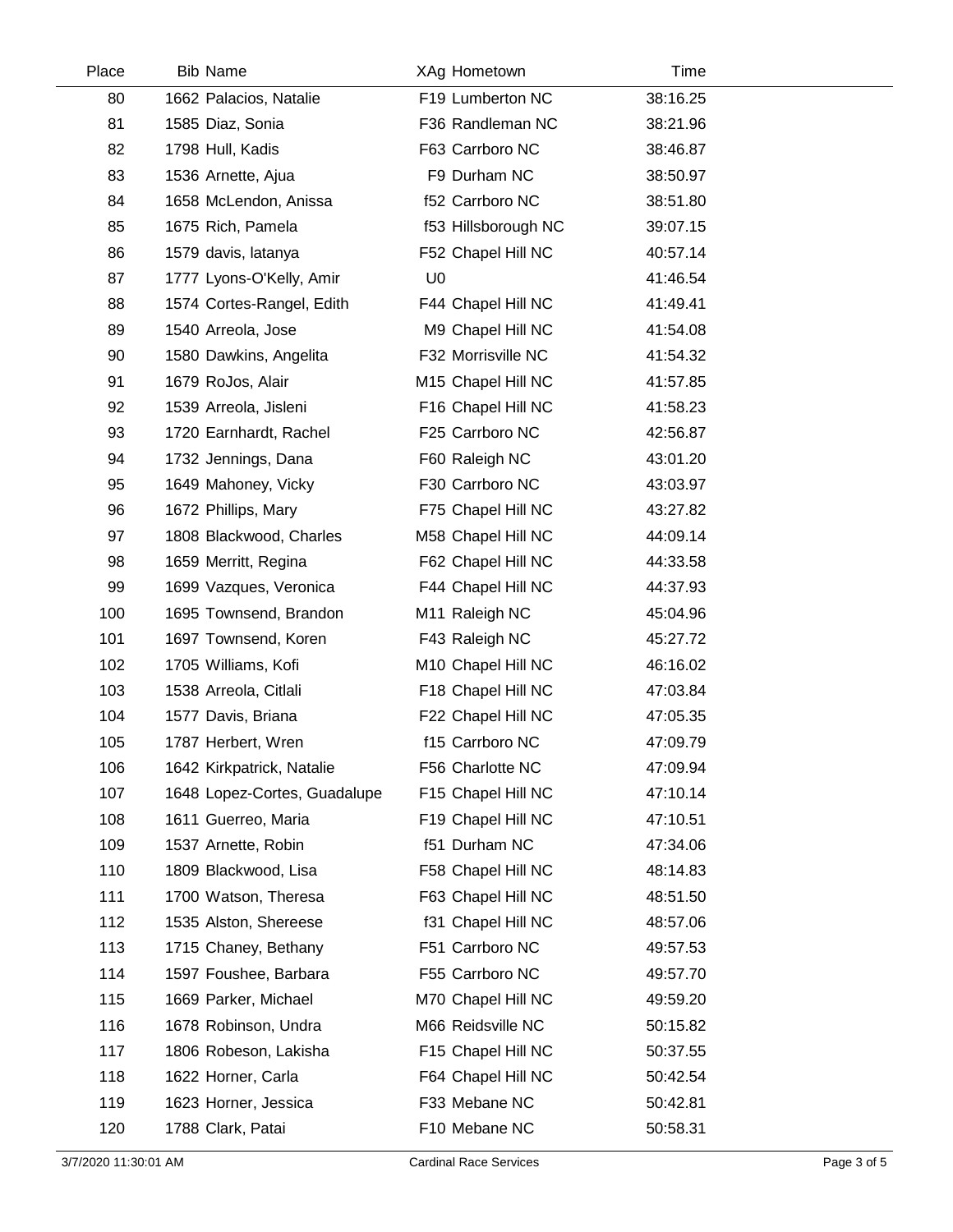| Place | <b>Bib Name</b>             | XAg Hometown        | Time        |  |
|-------|-----------------------------|---------------------|-------------|--|
| 121   | 1613 Hackney, Burnice       | M70 Chapel Hill NC  | 51:29.64    |  |
| 122   | 1790 Willaims-Clark, Latoya | F48 Mebane NC       | 52:06.24    |  |
| 123   | 1703 Williams, Jamal        | M12 Chapel Hill NC  | 52:56.55    |  |
| 124   | 1558 Blackwell, Samuel      | M9 Randleman NC     | 53:34.37    |  |
| 125   | 1576 Daniels, Mariah        | F19 Carrboro NC     | 53:48.92    |  |
| 126   | 1704 Williams, Jayde        | F14 Chapel Hill NC  | 53:59.82    |  |
| 127   | 1650 Marley, Bernard        | M44 Greensboro NC   | 54:07.30    |  |
| 128   | 1557 Blackwell, Russell     | m73 Chapel Hill NC  | 54:08.31    |  |
| 129   | 1701 White, Marva           | F64 Brown Summit NC | 54:08.36    |  |
| 130   | 1792 Deese, Willie          | M64 Chapel Hill NC  | 54:09.42    |  |
| 131   | 1603 Gattis, Joy            | F76 Carrboro NC     | 54:30.82    |  |
| 132   | 1616 Hatcher, Gerald        | F69 Durham NC       | 54:42.76    |  |
| 133   | 1595 Elam, Tyrone           | M59 Durham NC       | 54:43.05    |  |
| 134   | 1708 Worth, Amanda          | F58 Carrboro NC     | 55:10.68    |  |
| 135   | 1702 Willaims, Zion         | F16 Chapel Hill NC  | 55:17.40    |  |
| 136   | 1710 Wright, Levi           | M76 Brown Summit NC | 55:24.80    |  |
| 137   | 1709 Wright, Lelia          | F76 Brown Summit NC | 55:26.45    |  |
| 138   | 1652 Marley, Nina           | F71 Greensboro NC   | 55:27.36    |  |
| 139   | 1811 Huggins, Andrew        | M <sub>0</sub>      | 55:42.79    |  |
| 140   | 1812 Sendor, Julia          | F34 Hillsborough NC | 55:42.82    |  |
| 141   | 1655 McLaughlin, Gloria     | F5 Chapel Hill NC   | 56:53.46    |  |
| 142   | 1654 McLaughlin, Courtney   | F33 Chapel Hill NC  | 56:58.19    |  |
| 143   | 1578 Davis, Imani           | F9 Chapel Hill NC   | 56:59.82    |  |
| 144   | 1630 Jacobs, Schalanda      | F36 Chapel Hill NC  | 57:11.80    |  |
| 145   | 1725 Hagood, Sandra         | F57 Chapel Hill NC  | 57:16.16    |  |
| 146   | 1764 Taylor, Karen          | F65 Chapel Hill NC  | 57:16.28    |  |
| 147   | 1765 Taylor, Marguerite     | F71 Chapel Hill NC  | 57:27.35    |  |
| 148   | 1555 Blackwell, Jonathan    | M11 Randleman NC    | 57:31.80    |  |
| 149   | 1556 Blackwell, Jonathan    | M40 Randleman NC    | 57:31.83    |  |
| 150   | 1657 McLaughlin, William    | M33 Chapel Hill NC  | 57:35.06    |  |
| 151   | 1656 McLaughlin, Oliver     | M6 Chapel Hill NC   | 57:35.43    |  |
| 152   | 1773 Bradshaw, Charlene     | U <sub>0</sub>      | 58:21.25    |  |
| 153   | 1775 Brownlee, Ava          | U <sub>0</sub>      | 58:22.32    |  |
| 154   | 1684 Shuford, Bettina       | f63 Durham NC       | 58:22.79    |  |
| 155   | 1619 Hingleton, Cheryl      | F61 Greensboro NC   | 58:29.62    |  |
| 156   | 1620 Hingleton, Garry       | M61 Greensboro NC   | 59:27.80    |  |
| 157   | 1615 Harris, Glenda         | f71 Durham NC       | 59:29.45    |  |
| 158   | 1776 Hanks, Quintella       | U <sub>0</sub>      | 59:58.82    |  |
| 159   | 1780 Weaver, Wanda          | U <sub>0</sub>      | 59:59.79    |  |
| 160   | 1567 Carey, Moses           | m74 Chapel Hill NC  | 01:00:23.82 |  |
| 161   | 1663 Palmer, Jerry          | m65 Chapel Hill NC  | 01:00:26.07 |  |